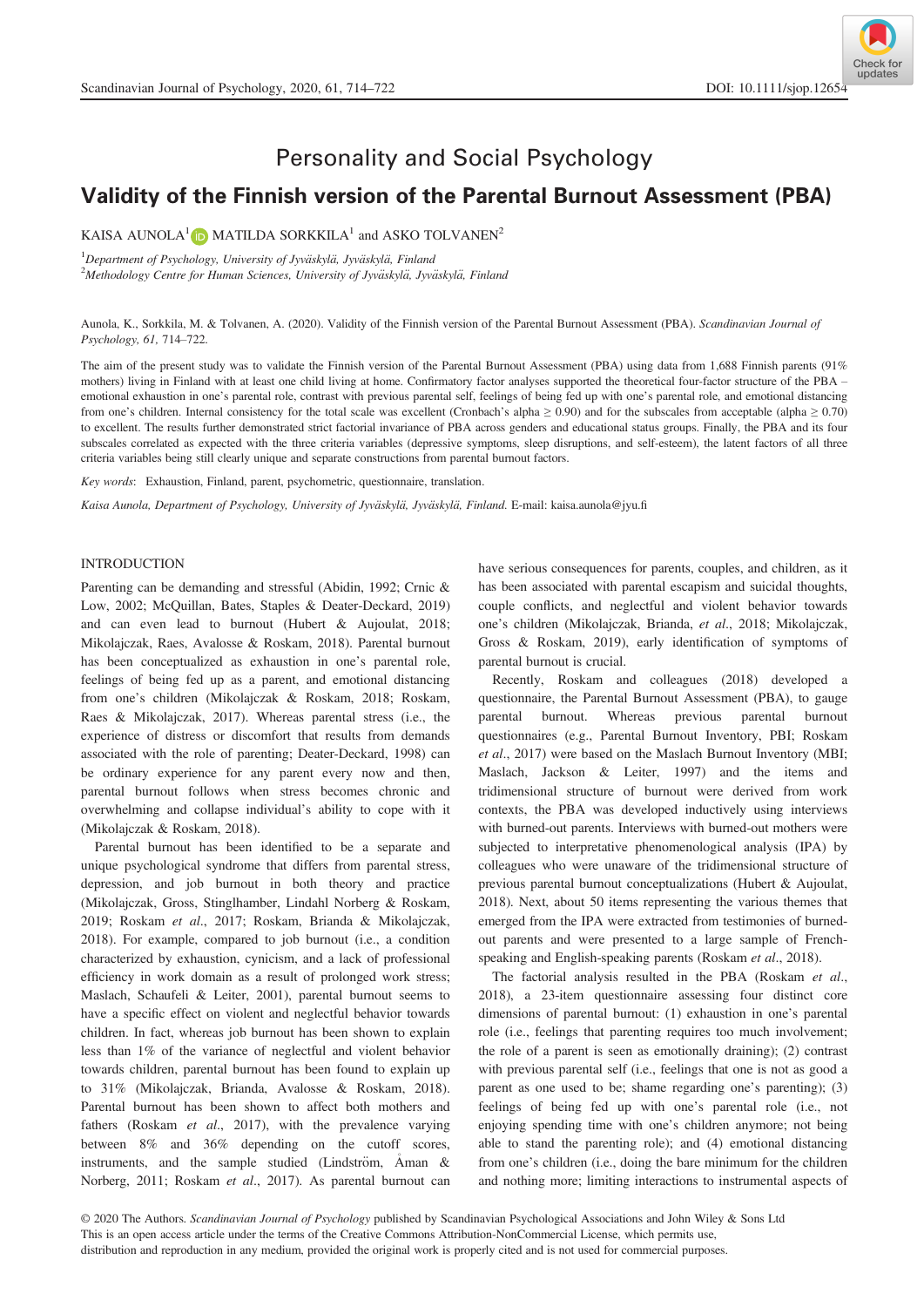parenting at the cost of emotional aspects). Whereas two of these dimensions (i.e., exhaustion in one's parental role and emotional distancing from one's children) were the same as in the PBI (Roskam et al., 2017), two of the dimensions were somewhat different (feelings of being fed up and contrast with previous parental self). The PBA was shown to be a valid and reliable tool to assess parental burnout among English-speaking and Frenchspeaking parents (Roskam et al., 2018).

Due to its history, free access, and good psychometric properties, the PBA can be considered a good candidate to represent the gold standard for assessing parental burnout (Roskam et al., 2018). However, the questionnaire has thus far mainly been used among French- and English-speaking parents (e.g., Mikolajczak, Raes et al., 2018; Mikolajczak & Roskam, 2018; Roskam et al., 2018), and its validity and reliability in other cultural contexts and languages is unknown. Because it is possible that there is cross-cultural variation in the structure and expression of parental burnout, examination of the validity and reliability of the PBA in different cultural contexts and languages is warranted.

The aim of the present study was to examine the reliability and validity of the Finnish version of the PBA among Finnish mothers and fathers. First, whether the four-dimensional structure of the PBA (exhaustion in one's parental role, contrast with previous parental self, feelings of being fed up with one's parental role, and emotional distancing from one's children) can be found among Finnish parents using the Finnish version of the PBA was investigated. The theoretical four-factor model was hypothesized to describe the phenomenon of parental burnout better than a onefactor model consisting only of overall parental burnout. Second, the scale reliability of the PBA and its four subscales was investigated. Third, to provide further construct validation for the Finnish version of the PBA, the factorial invariance of the PBA across mothers and fathers on one hand and across highly educated and lower educated parents on the other was tested. Finally, to support the concurrent validity of the Finnish version of the PBA, the association of the PBA and its subscales with depressive symptoms, sleep disruptions, and self-esteem were examined. We assumed the PBA and its four subscales to be associated with these three criteria variables but still to be clearly distinct constructions.

First, we hypothesized that the PBA and its four subscales would be positively related with depressive symptoms. In previous studies in work and sports contexts, depression and burnout have been shown to be empirically and theoretically distinct constructs but still positively associated (e.g., Cresswell & Eklund, 2006; Maslach et al., 2001; Toker & Biron, 2012). Consequently, it has been argued that valid burnout measures need to positively correlate with depression (Cresswell & Eklund, 2006). The few existing studies on parental burnout have found that maternal burnout is associated with depressive symptoms, with correlations ranging from .41 to .48 (Kawamoto, Furutani & Alimardani, 2018; Mikolajczak et al., 2019; Van Bakel, Van Engen & Peters, 2018; Roskam et al., 2017).

Second, we hypothesized that parental burnout would be negatively associated with self-esteem. In addition to depressive symptoms, symptoms of burnout in different contexts have been shown to be associated with individuals' self-efficacy beliefs and self-esteem (e.g., Cui & Zhang, 2008; Evers, Brouwers & Tornic, 2002; Hallsten, Josephson & Torgen, 2005; Sorkkila, Ryba, Aunola, Selänne & Salmela-Aro, 2017). Self-esteem – defined as individuals' assessment of their general personal worth (Rosenberg, 1965) – has been shown to be a strong predictor of life satisfaction (Rosenberg, Schooler, Schoenbach & Rosenberg, 1995). Therefore, it may function as a buffer against stressful events (Hallsten et al., 2005), such as parental stress (Lindström et al., 2011). In a Swedish study carried out among parents of children with chronic disease, mothers' low self-esteem was found to be a risk factor for parental burnout (Lindström  $et$   $al$ ., 2011). Similarly, a Belgian study (Mikolajczak & Roskam, 2018) showed that parents' self-efficacy beliefs correlated  $-0.53$  with parental burnout.

Finally, we hypothesized that sleep disruptions would be positively associated with parental burnout. In previous literature, stress and problems with sleep have been demonstrated to form a bidirectional vicious circle: sleep disorders decrease resources needed to cope with stress and stress is negatively reflected on the amount and quality of sleep (for a review, see Mikolajczak, Raes et al., 2018; Palmer & Alfano, 2017). Overall, existing studies have shown that sleep disruptions are both a risk factor and a symptom of burnout (Grossi, Perski, Evengard, Blomkvist & Orth-Gomer, 2003; Zee & Turek, 2006), including parental burnout (Lindström et al., 2011; Mikolajczak, Raes et al., 2018; see also McQuillan *et al.*, 2019). For example, in the study by Mikolajczak, Raes et al. (2018), the correlation between parental burnout and sleep disruptions was –0.26.

#### **METHOD**

#### **Participants**

The participants were 1688 Finnish parents (91% mothers) who had at least one child living with them (either permanently or part-time) in the same household. From the participants, 98.3% had child/children living with them permanently. All participants were native Finnish and lived in Finland. The age of the mothers ranged from 18 to 60 ( $M = 36.32$ ,  $SD = 6.37$ , and the age of the fathers ranged from 23 to 61  $(M = 37.43, SD = 7.08)$ . The number of children in the participating families ranged from 1 to 17 ( $M = 2.11$ ,  $SD = 1.19$ ). A total of 79% of parents lived in a nuclear family, 10% lived in a single-parent household, and 9% lived in a blended family. A total of 74% of the participants had a university or college degree, 8% had a technical college degree, 15% had a vocational school degree, and 3% had no vocational degree. The highly educated parents (i.e., university or college degree) were over-represented in the sample (in The Official Statistics of Finland, 2018, the percentage of parents in Finland with a university or college degree was 44%).

## Procedure

The study was conducted as part of the International Investigation of Parental Burnout (IIPB), which is a consortium involving 40 countries worldwide led by Isabelle Roskam and Moïra Mikolajczak at the Universite Catholique de Louvain in Belgium. The study protocol was approved by the Institutional Review Board. Parents were eligible to participate in the study only if they had at least one child still living at home. The informed consent they signed allowed participants to withdraw at any stage without having to justify their withdrawal. The participants were assured that data would remain anonymous.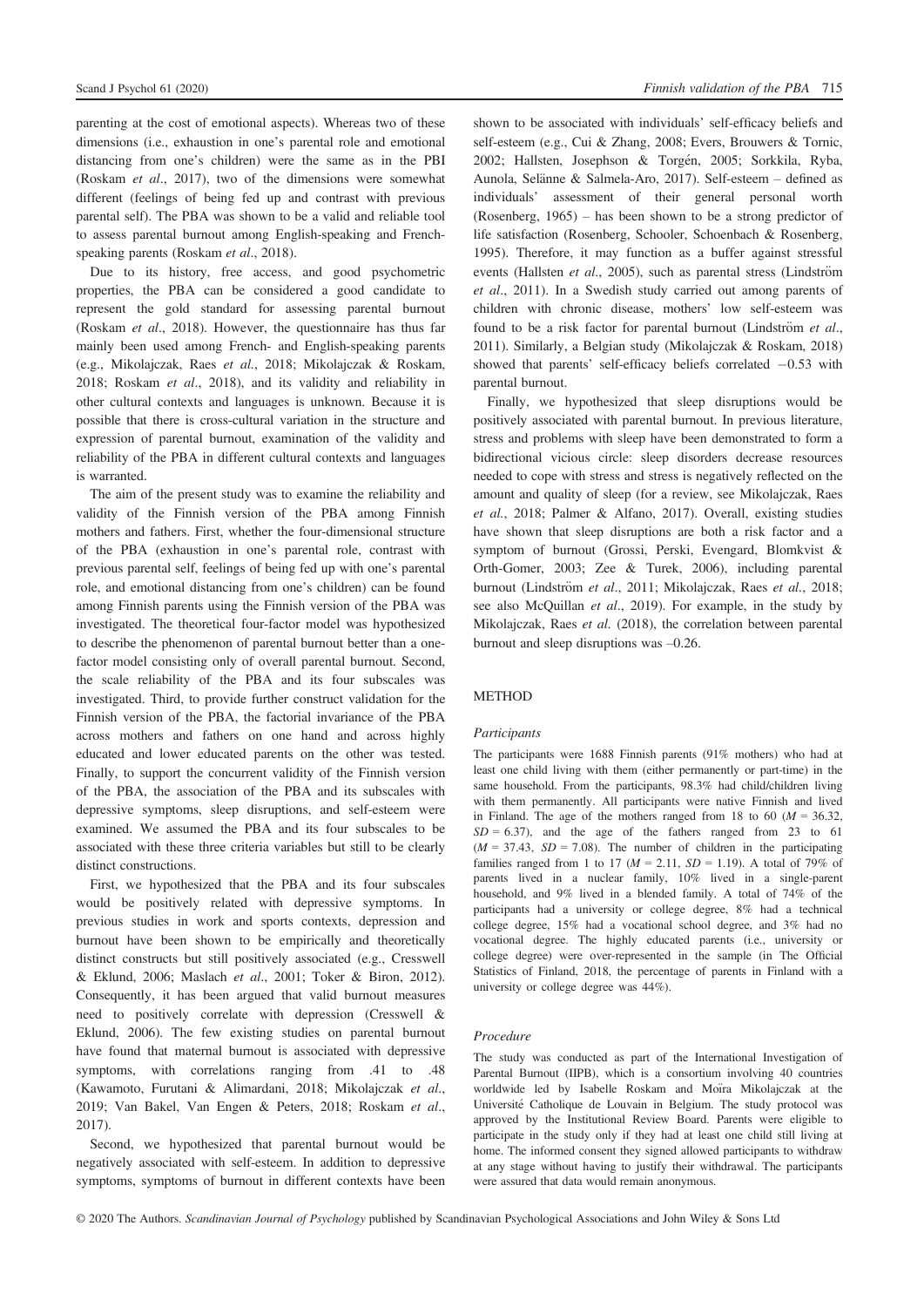Before collecting the Finnish data, ethical permission for the study was obtained from the ethical committee of the relevant university. All the participants provided informed consent to confirm their voluntary participation in the study. The parents completed either pen-and-paper questionnaires at child health centers located in three Finnish cities (13%) or at congregational family playgroups located in one Finnish city (1%) or online questionnaire advertised through different social media channels (86%). The child health centers were selected based on geographical representativeness (the cities represent southern, middle, and northern Finland) and were considered appropriate locations for reaching a heterogeneous sample of parents (e.g., including different family types from different socioeconomic classes), as all Finnish parents are required to take their 0–6-year-old-children for annual check-ups at these centers. Due to the small number of participating fathers, two family playgroups were also included that had specific playgroups for fathers and children. Web questionnaires were selected due to their ability to reach a large number of parents from different sides of Finland.

In all three data collection occasions, parents were provided identical information about the study and participation on the first page of the questionnaire. At the child health centers, the nurses were instructed to give the questionnaires to the parents at the end of their children's annual checkup. The nurses asked the parents to read the instructions and to complete the questionnaire in the waiting room and then drop it anonymously into a post box marked with the project's name. Alternatively, the parents were given the option to take the questionnaire home and send it back to the researchers anonymously in a pre-paid envelope. In the family playgroups, the instructors of the playgroups gave the questionnaires for parents when the playgroups ended and asked them to read the instructions and complete the questionnaire and return it to the researchers anonymously in a pre-paid envelope. All answers were entered either electronically (web-based questionnaires) or manually (paper questionnaires) into the IMB SPSS statistical software program (version 24).

### Measures

Parental burnout. Parental burnout was measured using the PBA (Roskam et al., 2018). The scale consists of 23 items; nine measure exhaustion in one's parental role (e.g., I feel completely run down by my role as a parent), six measure contrast with the previous parental self (e.g., I don't think I'm the good father/mother that I used to be to my children), five measure feelings of being fed up as a parent (e.g.,  $I can't$ stand my role as father/mother anymore), and three measure emotional distancing from one's children (e.g., I do what I'm supposed to do for my children but nothing more). All items were rated on a 7-point Likert scale  $(0 = never, 6 = daily)$ . The original English and French versions of the PBA have been shown to demonstrate good internal consistency, with Cronbach's alpha reliabilities being 0.93, 0.93,0 .90, and 0.81 for the four subscales, respectively, and the correlations between the four factors varying from .66 (exhaustion and emotional distancing) to 0.78 (contrast with previous parental self and feelings of being fed up as a parent) (Roskam et al., 2018).

The Finnish version of the PBA (see Appendix) was constructed as follows. The English version (Roskam et al., 2018) was translated into Finnish by a professional Finnish translator. After the first author of the present study checked and approved the Finnish translation, the questionnaire was back-translated into English by a different professional translator. Then the equivalence of the back-translated English version was compared with the original English version.

Depressive symptoms. Depressive symptoms were measured using six items (e.g., I often feel sad; I am less interested in other people than before) from the revised version of Beck's Depression Inventory (BDI; Beck, Ward, Mendelsohn, Mock & Erlaugh, 1961). Parents rated the items on a five-point Likert scale (1 = *not at all true of me*;  $5$  = *very true of me*). The Cronbach's alpha reliability for the scale in the present study was .86.

Self-esteem. Self-esteem was assessed using four items (e.g., I take a positive attitude toward myself; I am able to do things as well as most other people) drawn from the Rosenberg Self-Esteem Scale (Rosenberg, 1979). The items were rated on a five-point Likert scale  $(1 = not at all$ true of me;  $5 = very$  much true of me). The Cronbach's alpha reliability for the four-item scale was 0.80.

Sleep disruptions. Parents' sleep disruptions were measured using three dichotomous questions: "Do you feel that you get enough sleep?", "Can you easily fall asleep in the evenings?", and "Do you often come to wake up at night and not get back to sleep again?" Parents answered either "yes" (value 1) or "no" (value 2).

#### Analysis Strategy

The structure of the PBA was investigated using confirmatory factor analysis (CFA) in the M-plus statistical package (Muthén & Muthén, 1998–2017). A missing data method was applied in which all available data are used to estimate the models without imputing missing values. The parameters of the tested models were estimated using the maximum likelihood robust (MLR) estimation method. The goodness-of-fit was evaluated using Bentler's (1990) comparative fit index (CFI), the Tucker– Lewis Index (TLI), the root mean square error of approximation (RMSEA), and the standardized root mean square residual (SRMR). The fit of the model was considered to be acceptable when the CFI and TLI were 0.90 or above and the values of RMSEA and SRMR were .08 or below (see Hu & Bentler, 1999; Marsh, Hau & Grayson, 2005). The data that support the findings of this study are available from the corresponding author upon reasonable request.

The analyses were conducted as follows. First, the factorial structure of the PBA was tested by comparing two alternative models using an  $\gamma^2$ difference test: (1) a theoretical four-factor measurement model (M1) including four correlated latent factors that represented exhaustion in one's parental role (9 items), contrast with previous parental self (6 items), feelings of being fed up with one's parental role (5 items), and emotional distancing from one's children (3 items) and (2) a one-factor measurement model (M2) in which one latent factor was expected to underlie all the PBA items (23 items). Furthermore, to demonstrate how the associations between the four first-order latent factors in M1 are explained by a second-order factor, overall parental burnout, a second-order factor model (M3) was also constructed. A schematic representation of the tested M1, M<sub>2</sub>, and M<sub>3</sub> models are shown in Fig. 1.

Second, the reliability of the PBA items was determined using standardized factor loadings and internal consistency in terms of the Cronbach's alpha. Third, the factorial invariance of the theoretical model M1 across mothers and fathers was investigated using sequential multigroup CFA, as follows: (M1a) configural invariance was tested by estimating multi-group CFA without setting any constraints on the equality of model parameters across mothers and fathers; (M1b) metric invariance was tested by forcing the factor loadings to be equal across mothers and fathers; (M1c) strong invariance was tested by forcing not only factor loadings but also intercepts of items to be equal across mothers and fathers; and (M1d) strict invariance was tested by forcing the factor loadings, intercepts of items, and residuals of items to be equal across mothers and fathers (see also, Ryba, Zhang, Huang & Aunola, 2017). Similar kind of invariance testing was further carried out for the secondorder factor model M3 that model was considered to be theoretically an alternative model for M1. As suggested by Chen (2007), a change of  $\geq$  $-0.005$  in CFI supplemented by a change of  $\geq 0.010$  in RMSEA were used to indicate non-invariance when comparing groups with unequal group size. Moreover, to test factor loading and intercept or residual invariance, a change of  $> 0.025$  and  $> 0.005$  in SRMR, respectively, were considered to indicate non-invariance.

Fourth, the factorial invariance of the theoretical model M1, as well as the alternative second-order factor model M3, across parents with different educational backgrounds was investigated using a similar kind of procedure as when testing gender invariance. Because in our sample highly educated parents (university or college degree) were overrepresented (74% of the sample), in the invariance testing highly educated parents were compared to others (i.e., parents with a technical college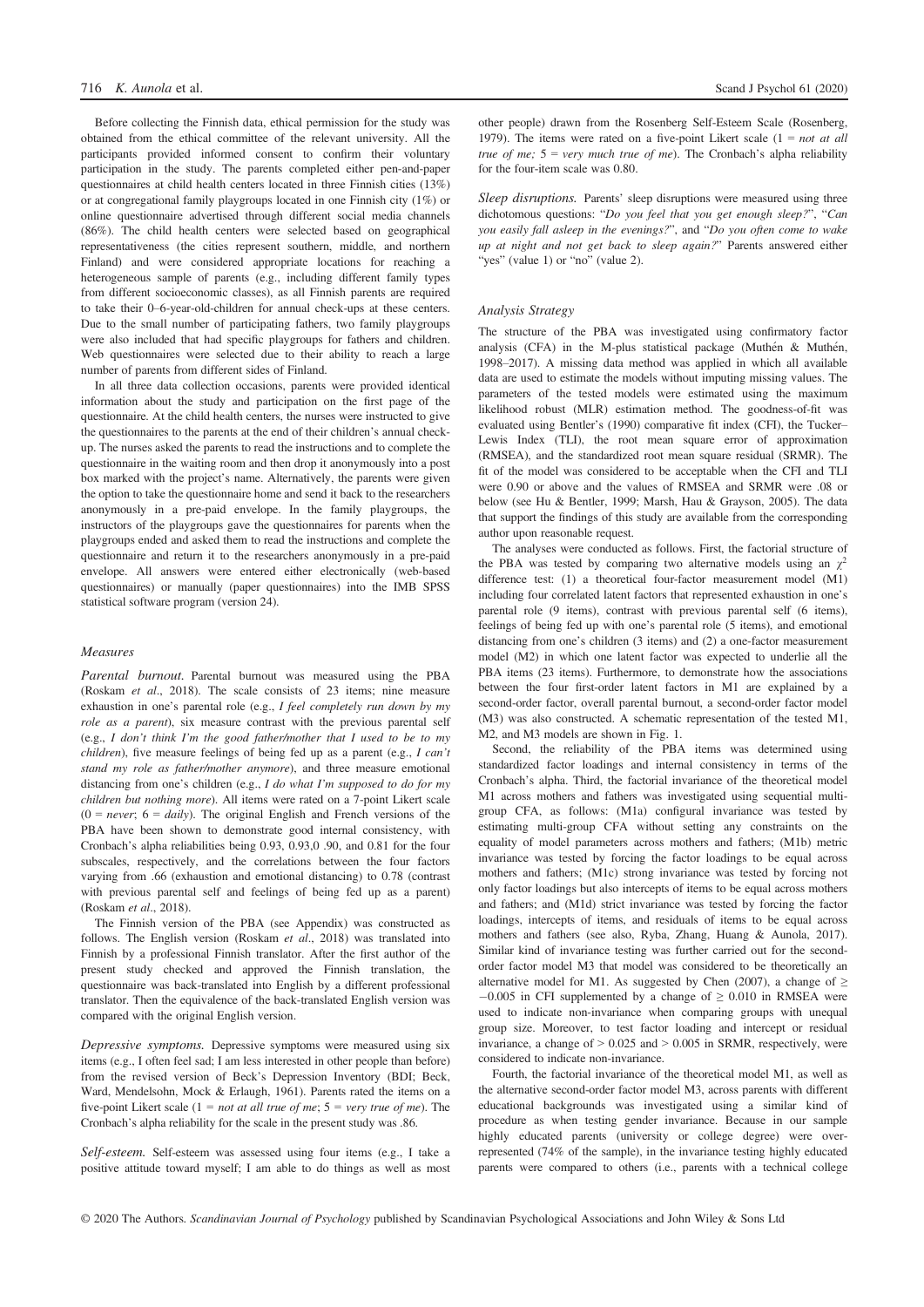

Fig. 1. Schematic of the four-factor model (M1), the one-factor model (M2), and the second-order factor model (M3) for parental burnout assessed using the PBA

degree, a vocational school degree, or no vocational degree; educational statuses were combined to represent "lower educated" parents).

Fifth, mean comparisons between mothers and fathers and between highly educated and lower educated parents were carried out using the means of latent factors. In addition, to make it possible to compare the results of the present study to those of previous studies on parental burnout, the mean comparisons were reported using the mean scores calculated based on observed items (in previous studies, sum or mean scores rather than latent factors have often been applied).

Finally, the concurrent validity of the PBA was investigated by correlating the total score of the PBA and its subscales with three criteria variables – depressive symptoms, self-esteem, and sleep disruptions. To ensure that correlations were not due to parents' gender, gender was controlled for when calculating the correlations. The correlations were first calculated for each burnout subscale using the latent four-factor model for burnout subscales (M1) and latent factors for each of the criteria variables. Correlations for overall parental burnout were then calculated using first the one-factor model for total score (M2) and then the second-order factor model for total score (M3), separately, and latent factors for each of the criteria variables. Correlations over 0.50 were considered large, correlations between 0.30 and 0.50 were considered medium, and correlations between 0.10 and 0.30 were considered small (Cohen, 1992).

#### RESULTS

## Factorial validity of the Finnish version of the PBA

The initial results of CFA of the theoretical correlated four-factor model M1 ( $\chi^2$ (224) = 2367.30, RMSEA = 0.075, CFI = 0.887, TLI =  $0.872$ , SRMR =  $0.049$ ) and the alternative one-factor model M2  $(\chi^2(230) = 3313.06, RMSEA = 0.089, CFI = 0.837,$  $TLI = 0.821$ ,  $SRMR = 0.051$  did not demonstrate adequate model fit. An examination of the modification indices of the models suggested that the fit of the models would be improved by estimating four residual covariances (i.e., CO1 with CO2; FU1

with FU2; CO3 with CO4; and EX2 with EX3; see Table 1). Because all the suggested residual covariances appeared within factors rather than between different factors and because a content analysis of the items showed that the correlated items shared similar item stem with each other, the modifications were considered to be reasonable. After these modifications, both of the two tested models – the correlated four-factor measurement model  $(M1: \gamma^2(220) = 1600.60, RMSEA = 0.061, CFI = 0.927, TLI =$ 0.916, SRMR =  $0.039$ ; SC = 1.708) and the one-factor model  $(M2:\gamma^2(226) = 2038.24$ , RMSEA = 0.069, CFI = 0.904, TLI = 0.893, SRMR =  $0.044$ ; SC = 1.718) – fit the data well. According to the scaled chi-square difference test  $(\Delta \chi^2(6) = 368.39, p < .001; SC = 2.085)$ , the correlated fourfactor model M1 fit the data better than the one factor model M2. The standardized factor loadings of the PBA items in the M1 and M2 models are presented in Table 1. All the standardized factor loadings were strong. The factor means, standard deviations, and latent factor correlations in the M1 model are shown in Table 2. As shown in Table 2, the correlations between the four latent factors were all positive, large, and statistically significant, ranging from 0.84 to 0.95.

Next, a second-order factor model (M3) was constructed in which the associations between the four first-order latent factors were explained by a second-order factor, overall parental burnout  $(M3:\chi^2(222) = 1624.57$ , RMSEA = 0.061, CFI = 0.926, TLI = 0.915, SRMR =  $0.039$ ; SC = 1.709). The standardized factor loadings for the four first-order factors – exhaustion in one's parental role, contrast with previous parental self, feelings of being fed up with one's parental role, and emotional distancing from one's children – were 0.96, 0.94, 0.99 and 0.88, respectively. Overall, high second-order factor loadings suggested that each of the four parental burnout subscales assessed the overall parental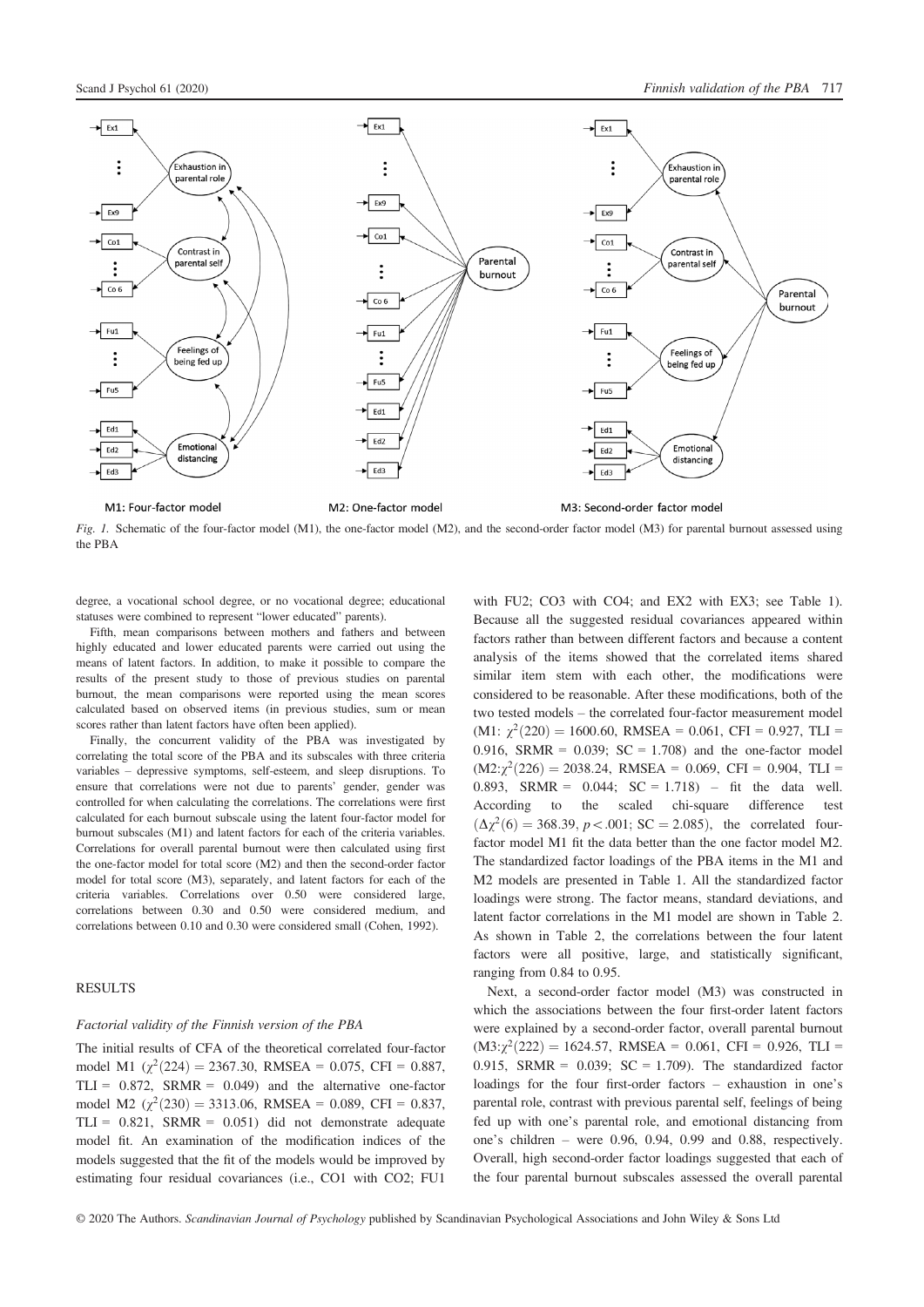| Table 1. Standardized factor loadings for the confirmatory factor analysis of the 23-item Finnish version of the PBA ( $N = 1688$ ) |  |
|-------------------------------------------------------------------------------------------------------------------------------------|--|
|-------------------------------------------------------------------------------------------------------------------------------------|--|

|                             |                                                                                                            |     | EX CO FU ED |     |     | Total |
|-----------------------------|------------------------------------------------------------------------------------------------------------|-----|-------------|-----|-----|-------|
| EX1                         | I feel completely run down by my role as a parent                                                          | .89 |             |     |     | .87   |
|                             | [Tunnen olevani aivan lopen uupunut vanhempana]                                                            |     |             |     |     |       |
| EX2                         | I have the sense that I'm really worn out as a parent                                                      | .85 |             |     |     | .84   |
|                             | [Tuntuu siltä, että vanhempana oleminen on ajanut minut loppuun]                                           |     |             |     |     |       |
| EX3                         | I'm so tired out by my role as a parent that sleeping doesn't seem like enough                             | .81 |             |     |     | .79   |
|                             | [Olen niin väsynyt rooliini vanhempana, ettei edes nukkuminen auta]                                        |     |             |     |     |       |
| EX4                         | When I get up in the morning and have to face another day with my child(ren),                              |     |             |     |     |       |
|                             | I feel exhausted before I've even started                                                                  | .80 |             |     |     | .78   |
|                             | [Kun nousen aamulla kohdatakseni taas uuden päivän lapseni/lasteni kanssa,                                 |     |             |     |     |       |
|                             | tunnen olevani uupunut jo ennen kuin aloitan päivän]                                                       |     |             |     |     |       |
| EX5                         | I find it exhausting just thinking of everything I have to do for my child(ren)                            | .80 |             |     |     | .80   |
|                             | [Minua väsyttää pelkkä ajatus siitä, mitä kaikkea minun täytyy tehdä lapseni/lasteni vuoksi]               |     |             |     |     |       |
| EX6                         | I have zero energy for looking after my child(ren)                                                         | .74 |             |     |     | .74   |
|                             | [Minulla ei ole voimia huolehtia lapsestani/lapsistani]                                                    |     |             |     |     |       |
| EX7                         | My role as a parent uses up all my resources                                                               | .83 |             |     |     | .80   |
|                             | [Vanhemmuus kuluttaa kaikki voimavarani]                                                                   |     |             |     |     |       |
| EX8                         | I sometimes have the impression that I'm looking after my child(ren) on autopilot                          | .72 |             |     |     | .71   |
|                             | [Välillä tuntuu kuin huolehtisin lapsestani/lapsistani automaattiohjauksella]                              |     |             |     |     |       |
| EX9                         | I'm in survival mode in my role as a parent                                                                | .81 |             |     |     | .81   |
|                             | [Yritän vain selviytyä vanhempana jotenkuten]                                                              |     |             |     |     |       |
| CO <sub>1</sub>             | I don't think I'm the good father/mother that I used to be to my child(ren)                                |     | .75         |     |     | .69   |
|                             | [En usko olevani lapselleni/lapsilleni niin hyvä isä/äiti kuin olin ennen]                                 |     |             |     |     |       |
| CO <sub>2</sub>             | I tell myself that I'm no longer the parent I used to be                                                   |     | .74         |     |     | .67   |
|                             | [Mietin mielessäni, etten enää ole sellainen vanhempi kuin olin aiemmin]                                   |     |             |     |     |       |
| CO <sub>3</sub>             | I'm ashamed of the parent that I've become                                                                 |     | .82         |     |     | .76   |
|                             | [Minua hävettää se, millainen vanhempi minusta on tullut]                                                  |     |             |     |     |       |
| CO <sub>4</sub>             | I'm no longer proud of myself as a parent                                                                  |     | .85         |     |     | .79   |
|                             | [En ole enää tyytyväinen itseeni vanhempana]                                                               |     |             |     |     |       |
| CO <sub>5</sub>             | I have the impression that I'm not myself anymore when I'm interacting with my child(ren)                  |     | .81         |     |     | .78   |
|                             | [Minusta tuntuu, etten enää ole oma itseni ollessani lapseni/lasteni kanssa]                               |     |             |     |     |       |
| C <sub>O</sub> <sub>6</sub> | I feel as though I've lost my direction as a dad/mum                                                       |     | .77         |     |     | .75   |
|                             | [Tunnen kadottaneeni suuntani isänä/äitinä]                                                                |     |             |     |     |       |
| FU1                         | I can't stand my role as father/mother any more                                                            |     |             | .77 |     | .75   |
|                             | [En enää kestä vanhempana olemista]                                                                        |     |             |     |     |       |
| FU <sub>2</sub>             | I can't take being a parent any more                                                                       |     |             | .76 |     | .74   |
|                             | [En kestä enää rooliani isänä/äitinä]                                                                      |     |             |     |     |       |
| FU <sub>3</sub>             | I feel like I can't take any more as a parent                                                              |     |             | .80 |     | .78   |
|                             | [Minusta tuntuu, etten jaksa enempää vanhempana]                                                           |     |             |     |     |       |
| FU4                         | I feel like I can't cope as a parent                                                                       |     |             | .80 |     | .78   |
|                             | [En tunne pärjääväni vanhempana]                                                                           |     |             |     |     |       |
| FU <sub>5</sub>             | I don't enjoy being with my child(ren)                                                                     |     |             | .77 |     | .77   |
|                             | [En nauti yhdessäolosta lapseni/lasteni kanssa]                                                            |     |             |     |     |       |
| ED1                         | I do what I'm supposed to do for my child(ren) but nothing more                                            |     |             |     | .65 | .55   |
|                             | [Teen lapseni/lasteni eteen sen, mitä minulta odotetaan, mutta en sen enempää]                             |     |             |     |     |       |
| ED <sub>2</sub>             | Outside the usual routines (lifts in the car, bedtime, meals), I'm no longer able to make an effort for my |     |             |     | .81 | .72   |
|                             | child(ren)                                                                                                 |     |             |     |     |       |
|                             | [Rutiinien (nukuttamisen, aterioinnin jne.) lisäksi en enää jaksa tehdä muuta lapseni/lasteni eteen]       |     |             |     |     |       |
| ED <sub>3</sub>             | I'm no longer able to show my child(ren) how much I love them                                              |     |             |     | .63 | .59   |
|                             | [En enää pysty näyttämään lapselleni/lapsilleni, kuinka paljon rakastan häntä/heitä]                       |     |             |     |     |       |
| Cronbach's                  |                                                                                                            | .94 | .89         | .89 | .74 | .97   |
| Alpha                       |                                                                                                            |     |             |     |     |       |

Notes:  $EX =$  Exhaustion in one's parental role;  $CO =$  Contrast with previous parental self;  $FU =$  Feelings of being fed up with parenting;  $ED =$  Emotional distancing from one's children; Total = factor loadings in one-factor model (model M2)

In the models, four residual covariances (i.e., CO1 with CO2, FU1 with FU2, CO3 with CO4, and EX2 with EX3) were freely estimated.

burnout construct well. According to the scaled chi-square difference test, the second-order factor model M3 fit the data better than the one-factor model M2  $(\Delta \chi^2/4) = 327.083$ ,  $p < .001$ ;  $SC = 2.218$ ) but slightly poorer than the four-factor model M1  $(\Delta \chi^2(2) = 23.40, p < .001;$  SC = 1.819). According to other fit indices (CFI, TLI, RMSEA, SRMR), however, the models M1 and M3 could be considered to fit the data equally well.

# Reliabilities

The Cronbach alpha reliabilities for the four subscales of PBA and for the total scale are shown in Table 1. Regarding the four subscales of parental burnout, exhaustion in one's parental role demonstrated excellent internal consistency (alpha  $\geq 0.90$ ) in terms of the Cronbach's alpha reliability. The internal consistency for the feelings of being fed up with one's parental role and

© 2020 The Authors. Scandinavian Journal of Psychology published by Scandinavian Psychological Associations and John Wiley & Sons Ltd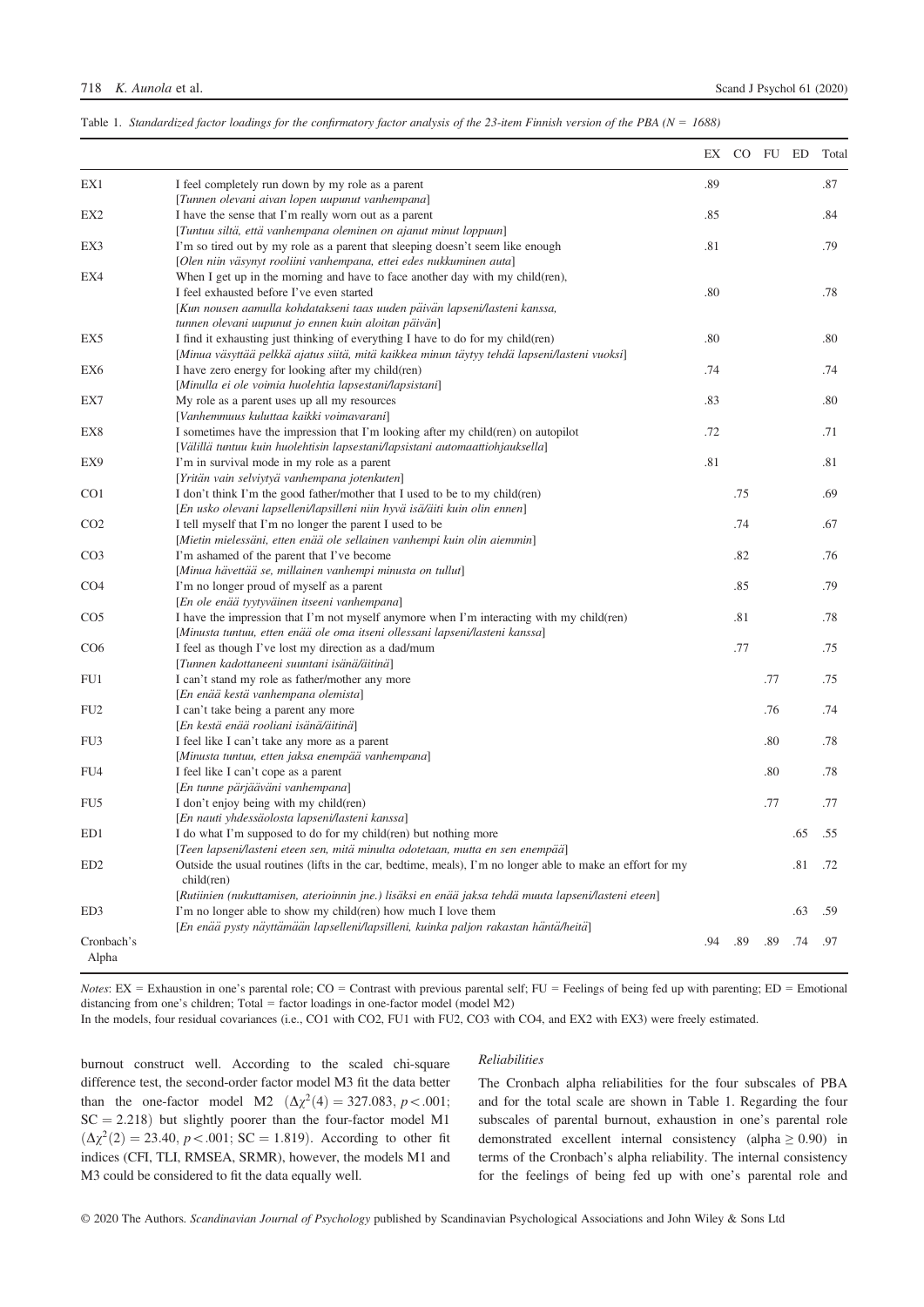Table 2. Means (M), standard deviations (SDs), and correlations of the four parental burnout subscales (Correlations between latent factors in four-factor model (M1) below the diagonal and correlations between the mean scores of the observed variables above the diagonal)

|                                                 | EX   | ന    | FU  | ED   | М      | SD   |
|-------------------------------------------------|------|------|-----|------|--------|------|
| EX: Exhaustion in one's<br>parental role        |      | .80  | .86 | .72  | - 1.64 | 1.38 |
| CO: Contrast with previous<br>parental self     | .88  |      | .81 | .69  | 1.39   | 1.35 |
| FU: Feelings of being fed up                    | .95  | .93  |     | .69  | 1.08   | 1.16 |
| ED: Emotional distancing<br>from one's children | .86  | .85  | .84 |      | 1.20   | 1.16 |
| M                                               | 1.79 | 1.35 | .95 | 1.18 |        |      |
| SD                                              | 1.46 | 1.23 | .95 | .99  |        |      |

*Note:* All correlations are statistically significant at the level  $p < 0.001$ .

contrast with previous parental self was good  $(.80 \leq$  alpha  $< 0.90$ ), and that for emotional distancing from one's children was acceptable (0.70 < alpha < 0.80). Internal consistency for the total scale was excellent (alpha  $\geq 0.90$ ).

### Comparison of factor structure across mothers and fathers

The measurement invariance of the four-factor model of PBA (M1), as well as the second-order factor model (M3), across mothers and fathers was then tested. The results of invariance testing are shown in Table 3. The results for M1 demonstrated configural invariance (M1a), metric invariance (M1b), strong invariance (M1c), and strict invariance (M1d) across gender groups, suggesting invariance of the factor structure of the PBA across mothers and fathers. Similarly, configural invariance (M3a), metric invariance (M3b), strong invariance (M3c), and strict invariance (M3d) across gender groups was demonstrated for M3.

The means and standard deviations of latent parental burnout and its subscales (and means and standard deviations of mean scores based on observed items) for mothers and fathers are shown in Table 5. At the mean level, mothers reported a higher level of parental burnout on all subscales except in emotional distancing, the gender difference being most evident for emotional exhaustion ( $p \le 0.001$ ).

# Comparison of factor structure across high educated vs lower educated parents

Because in the present study highly educated parents were overrepresented, the measurement invariance of the four-factor model of PBA (M1), as well as that of the second-order factor model M3, was also tested across educational status (highly educated vs. others). The results of invariance testing are shown in Table 4. The results demonstrated configural invariance (M1a/M3a), metric invariance (M1b/M3b), strong invariance (M1c/M3c), and strict invariance (M1d/M3d) across the two education groups, suggesting invariance of the factor structure of the PBA both among highly educated and less educated parents.

The means and standard deviations of latent parental burnout and its subscales (and means and standard deviations of mean

scores based on observed items) for higher and lower educated parents are shown in Table 5. The results showed that higher and lower educated parents did not differ from each other in terms of any parental burnout scores.

### Concurrent validity

To examine the concurrent validity of the PBA, latent factors for three different criteria variables – depressive symptoms, selfesteem, and sleep disruptions – were constructed and included in the four-factor model of PBA as correlates of the four parental burnout factors. In this model, the possible impact of gender was taken account by estimating paths from gender to the criteria factors and to the four latent subscales of parental burnout. To estimate correlations between the three criteria constructs with total parental burnout, a similar model with latent factors was constructed using total score of parental burnout in M2 and in M3, separately, as an indicator of overall parental burnout. The results of these models are shown in Table 6.

The results demonstrated positive and statistically significant large correlations between depressive symptoms and all four subscales of parental burnout. Correlations between sleep disruptions and parental burnout subscales were also positive and statistically significant, varying from medium to large. Finally, medium to large statistically significant negative correlations between self-esteem and all four subscales of parental burnout were found. Similar correlations were found between criteria variables and the total parental burnout.

#### **DISCUSSION**

The present study examined the psychometric properties of the Finnish version of the PBA using a sample of 1,688 Finnish parents with at least one child still living at home. The first aim was to examine the structural validity of the PBA among a Finnish sample. The results confirmed a similar four-factor structure in the Finnish version to the original version of the PBA (Roskam et al., 2018) – emotional exhaustion in one's parental role, contrast with previous parental self, feelings of being fed up with one's parental role, and emotional distancing from one's children. In accordance with our hypothesis, the theoretical fourfactor model described the phenomenon of parental burnout better than a one-factor model consisting only of overall parental burnout. The results showed that the four parental burnout subscales were, however, strongly associated, with correlations of latent factors varying from 0.84 to 0.95 (correlations for mean scores ranging from 0.69–0.86). The second-order factor, total parental burnout, explained the associations between subscales well, suggesting that all four subscales were indicators of the same latent burnout construct. Based on the results, it can be concluded that in the Finnish context parental burnout can be measured well as either four positively correlated factors (emotional exhaustion in one's parental role, contrast with previous parental self, feelings of being fed up with one's parental role, and emotional distancing from one's children) or as a secondary factor model, in which the four dimensions of parental burnout are first-order-factors explained by overall parental burnout.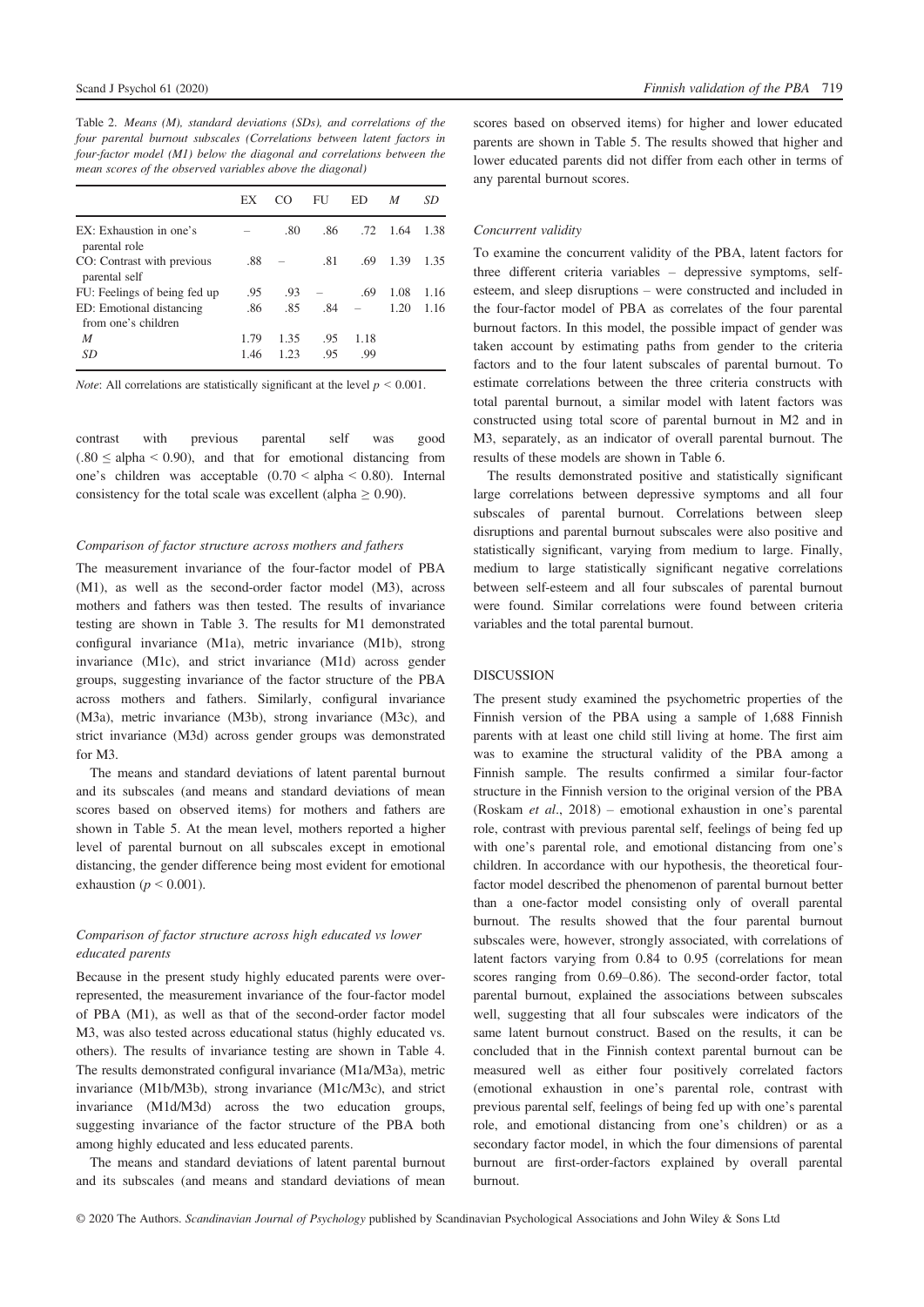|  | Table 3. Measurement Invariance between Mothers ( $n = 1.534$ ) and Fathers ( $n = 154$ ) |  |  |  |  |  |  |  |  |  |  |
|--|-------------------------------------------------------------------------------------------|--|--|--|--|--|--|--|--|--|--|
|--|-------------------------------------------------------------------------------------------|--|--|--|--|--|--|--|--|--|--|

|                                         | $\gamma^2$ | df  | <b>RMSEA</b> | <b>CFI</b> | TLI  | <b>SRMR</b> | $\Delta\gamma^2$ |         | <b>ARMSEA</b> | $\Delta$ CFI | $\triangle$ SRMR |
|-----------------------------------------|------------|-----|--------------|------------|------|-------------|------------------|---------|---------------|--------------|------------------|
| M <sub>1</sub> a: Configural invariance | 2021.387   | 440 | .065         | .922       | .910 | .041        |                  |         |               |              |                  |
| M <sub>1</sub> b: Metric invariance     | 2016.555   | 459 | .063         | .923       | .915 | .041        | 5.86             | .998    | $-.002$       | .001         | .000             |
| M <sub>1</sub> c: Strong invariance     | 2070.608   | 478 | .063         | .921       | .917 | .042        | 35.76            | .011    | .000          | $-.002$      | .001             |
| M1d: Strict invariance                  | 2133.704   | 501 | .062         | .919       | .918 | .047        | 73.71            | < 0.001 | $-.001$       | $-.002$      | .005             |
| M <sub>3</sub> a: Configural invariance | 2150.668   | 504 | .062         | .919       | .918 | .046        |                  |         |               |              |                  |
| M <sub>3</sub> b: Metric invariance     | 2152.314   | 507 | .062         | .919       | .919 | .047        | 0.62             | .892    | .000          | .000         | .001             |
| M3c: Strong invariance                  | 2165.324   | 510 | .062         | .918       | .919 | .047        | 13.17            | .004    | .000          | $-.001$      | .001             |
| M3d: Strict invariance                  | 2163.414   | 514 | .062         | .918       | .920 | .048        | 4.21             | .378    | .000          | .000         | .001             |

 $Note: M1 = Four-factor model: M3 = Second-order factor model: \Delta Difference between nested models.$ 

Table 4. Measurement Invariance between Highly Educated Parents (university or college degree;  $n = 1,247$ ) and Lower Educated Parents ( $n = 436$ )

|                                         | χ        | df  | <b>RMSEA</b> | <b>CFI</b> | TLI  | <b>SRMR</b> | $\Delta\gamma^2$ |        | <b>ARMSEA</b> | $\Delta CFI$ | $\triangle$ SRMR |
|-----------------------------------------|----------|-----|--------------|------------|------|-------------|------------------|--------|---------------|--------------|------------------|
| M <sub>1</sub> a: Configural invariance | 1836.463 | 440 | .061         | .927       | .916 | .041        |                  |        |               |              |                  |
| M1b: Metric invariance                  | 1866.119 | 459 | .060         | .926       | .919 | .042        | 22.01            | .284   | $-.001$       | $-.001$      | .001             |
| M <sub>1</sub> c: Strong invariance     | 1941.755 | 478 | .060         | .923       | .919 | .043        | 74.56            | < 0.01 | .000          | $-.003$      | .001             |
| M1d: Strict invariance                  | 1954.942 | 501 | .059         | .924       | .923 | .044        | 25.84            | .308   | $-.001$       | .001         | .001             |
| M <sub>3</sub> a: Configural invariance | 1979.624 | 504 | .059         | .923       | .922 | .044        |                  |        |               |              |                  |
| M <sub>3</sub> b: Metric invariance     | 1987.445 | 507 | .059         | .922       | .922 | .045        | 6.99             | .072   | .000          | $-.001$      | .001             |
| M <sub>3</sub> c: Strong invariance     | 1995.676 | 510 | .059         | .922       | .923 | .045        | 5.88             | .990   | .000          | .000         | .000             |
| M3d: Strict invariance                  | 1992.152 | 514 | .058         | .922       | .924 | .045        | 0.55             | .968   | $-.001$       | .000         | .000             |

 $Note: M1 = Four-factor model: M3 = Second-order factor model: A Difference between nested models.$ 

Table 5. Means (M) and standard deviations (SDs) of the latent parental burnout factors (above) and Mean scores of observed variables (below), and statistical difference of mean values (p-values) across gender and education groups

|                                           | Total sample<br>$(n = 1688)$ |      | Mothers          |           | Fathers          |      |                  | Lower<br>educated |      | Highly educated  |      |                  |  |
|-------------------------------------------|------------------------------|------|------------------|-----------|------------------|------|------------------|-------------------|------|------------------|------|------------------|--|
|                                           |                              |      | $(n = 1534)$     |           | $(n = 154)$      |      |                  | $(n = 436)$       |      | $(n = 1247)$     |      |                  |  |
|                                           | $\boldsymbol{M}$             | SD   | $\boldsymbol{M}$ | <b>SD</b> | $\boldsymbol{M}$ | SD   | $\boldsymbol{p}$ | $\boldsymbol{M}$  | SD   | $\boldsymbol{M}$ | SD   | $\boldsymbol{p}$ |  |
| Latent factors                            |                              |      |                  |           |                  |      |                  |                   |      |                  |      |                  |  |
| Exhaustion in one's parental role (EX)    | 1.79                         | 1.46 | 1.83             | 1.47      | 1.35             | 1.28 | < 0.001          | 1.88              | 1.59 | 1.75             | 1.41 | .151             |  |
| Contrast with previous parental self (CO) | 1.35                         | 1.23 | 1.39             | 1.23      | 0.95             | 1.08 | < 0.001          | 1.44              | 1.40 | 1.32             | 1.16 | .119             |  |
| Feelings of being fed up (FU)             | 0.95                         | 0.95 | 0.98             | 0.96      | 0.72             | 0.86 | .002             | 0.97              | 1.07 | 0.94             | 0.90 | .624             |  |
| Emotional distancing (ED)                 | 1.18                         | 0.95 | 1.19             | 1.00      | 1.06             | 0.84 | .140             | 1.25              | 1.14 | 1.15             | 0.93 | .165             |  |
| Total burnout score (Total) <sup>a</sup>  | 1.71                         | 1.43 | 1.75             | 1.44      | 1.30             | 1.28 | < 0.001          | 1.79              | 1.60 | 1.68             | 1.37 | .183             |  |
| Mean scores of observed items             |                              |      |                  |           |                  |      |                  |                   |      |                  |      |                  |  |
| Exhaustion in one's parental role         | 1.64                         | 1.38 | 1.68             | 1.39      | 1.24             | 1.21 | < 0.001          | 1.72              | 1.50 | 1.60             | 1.33 | .142             |  |
| Contrast with previous parental self      | 1.39                         | 1.35 | 1.43             | 1.35      | 1.00             | 1.23 | < 0.001          | 1.50              | 1.52 | 1.35             | 1.28 | .067             |  |
| Feelings of being fed up                  | 1.08                         | 1.16 | 1.10             | 1.16      | 0.82             | 1.05 | .002             | 1.10              | 1.28 | 1.07             | 1.10 | .624             |  |
| Emotional distancing                      | 1.20                         | 1.16 | 1.21             | 1.17      | 1.11             | 1.08 | .312             | 1.27              | 1.31 | 1.17             | 1.10 | .148             |  |
| Total burnout score                       | 1.39                         | 1.19 | 1.43             | 1.20      | 1.07             | 1.07 | < 0.001          | 1.47              | 1.34 | 1.36             | 1.13 | .139             |  |

Notes: For latent factors, means of intercepts are constrained to be zero for each factor.

<sup>a</sup>The latent score for total parental burnout in one-factor model (M2).

The second aim was to investigate the scale reliability (internal consistency) of the Finnish version of the PBA and its four subscales. The internal consistency was found to be excellent for the total scale  $(0.97)$  and from adequate  $(0.74)$  to excellent  $(0.94)$ for the four subscales. Regarding the subscales, the reliability was lowest for emotional distancing and highest for exhaustion in one's parental role. This is not surprising, considering the fact that the emotional distancing subscale included the fewest number of items (three items) and exhaustion in one's parental role included

the most items (nine items). Overall, the reliabilities were found to be consistent compared to the original version of the PBA (Roskam et al., 2018), thus demonstrating good cross-cultural adaptation of the PBA in terms of internal consistency.

The third aim was to provide further construct validation for the Finnish version of the PBA by testing the factorial invariance of the PBA across mothers and fathers on one hand and across highly educated and lower educated parents on the other. The equivalence of the structure of the PBA was confirmed across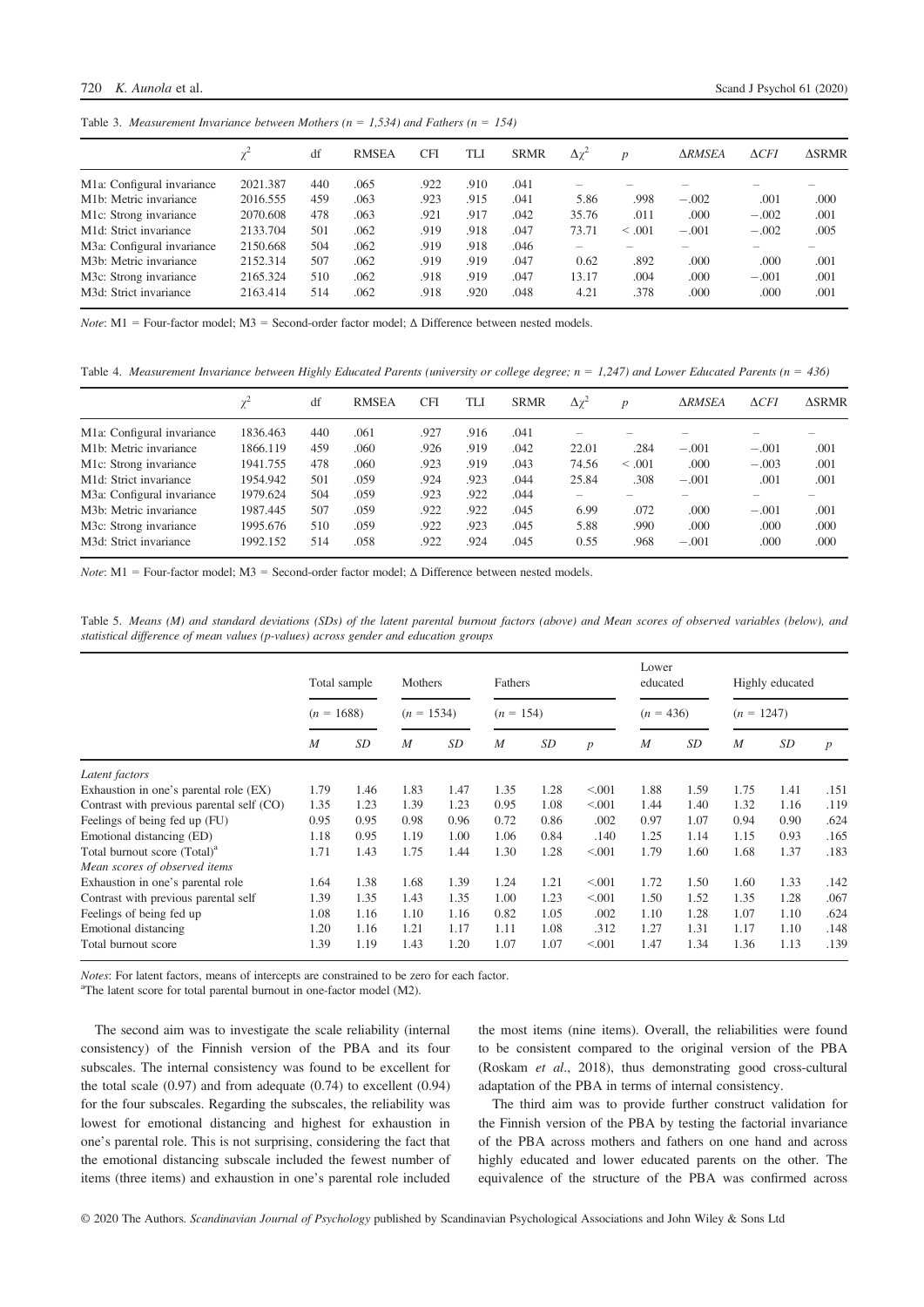Table 6. Correlations of the four latent parental burnout factors (M1) and total burnout factor (M2 and M3) with latent criterion variables (respective correlations for mean scores of observed variables in parentheses)

|                                              |          | Depression Self-esteem | Sleep<br>disruptions |
|----------------------------------------------|----------|------------------------|----------------------|
| Exhaustion in one's parental<br>role (EX)    | .70(62)  | $-.52(-.46)$ .51 (.35) |                      |
| Contrast with previous<br>parental self (CO) | .71(.60) | $-.59(-.50)$ .43 (.29) |                      |
| Feelings of being fed up (FU)                | .63(.53) | $-.51(-.42)$           | .37(.24)             |
| Emotional distancing (ED)                    | .59(.46) | $-.43(-.35)$           | .33(.19)             |
| Total burnout score <sup>M2</sup>            | .70(.63) | $-.55(-.49)$           | .46(.32)             |
| Total burnout score <sup>M3</sup>            | .71(.62) | $-.54(-.48)$           | .46(.30)             |

Notes: All correlations using latent variables are statistically significant at the level  $p < .001$ .

Differences in mean values between mothers and fathers were controlled for.

M<sup>2</sup>The latent score (mean score of observed 23 items in parentheses) for total parental burnout in one-factor model (M2);

M<sup>3</sup>The latent score (mean score of the four PBA subscales in parentheses) for total parental burnout in second-order factor model (M3).

mothers and fathers and across highly educated and lower educated parents, providing further construct validation for the Finnish version of the PBA. Thus, the PBA scores can be thought to represent real differences in parental burnout between different samples rather than measurement artefacts related to gender or level of education. In the present study, symptoms of parental burnout were more typical for mothers than fathers, whereas no mean level differences were found in the levels of parental burnout between highly educated and lower educated parents (see also, Sorkkila & Aunola, 2020). These results were in accordance with previous findings showing that the symptoms of parental burnout are to some extent dependent on parent's gender but not on parental education (Mikolajczak, Raes et al., 2018; Roskam et al., 2018; Sorkkila & Aunola, 2020). Higher burnout levels of mothers compared to those of fathers may reflect the fact that mothers are generally more involved in children's care and upbringing than fathers are (Mikolajczak, Raes et al., 2018) and, thus, more prone to prolonged stress related on parenting. Overall, the replicated pattern of results concerning mean level differences provides further support for the generalizability of the findings regarding the structure of the PBA reported by Roskam et al. (2018).

The final aim was to support the concurrent validity of the Finnish version of the PBA by investigating the associations of the PBA and its subscales with depressive symptoms, sleep disruptions, and self-esteem. In accordance with our hypotheses, the total score of the PBA and its four subscales were all statistically significantly and positively associated with depressive symptoms and sleep disruptions and statistically significantly and negatively associated with self-esteem. In other words, parents scoring high in parental burnout also reported higher levels of depressive symptoms (see also Kawamoto et al., 2018; Mikolajczak et al., 2019; Van Bakel et al., 2018; Roskam et al., 2017), sleep disruptions (see also, e.g., Lindström et al., 2011; McQuillan et al., 2019), and lower self-esteem (see also Lindström et al., 2011; Mikolajczak & Roskam, 2018). The highest correlations with criteria variables were found for depressive symptoms, which correlations were somewhat higher than those reported in previous studies (Kawamoto et al., 2018; Mikolajczak et al, 2019; Van Bakel et al., 2018; Roskam et al., 2017). The higher correlations may be partly because in the present study measurement errors were taken into account by using the latent factors of parental burnout and criteria variables rather than mean scores, as is the case in many of the previous studies. Overall, these results suggest that the four parental burnout dimensions and the three criteria variables (depressive symptoms, self-esteem, and sleep disruptions) are closely related but still different constructions, which supports the validity of the PBA.

The present study has some limitations that should be taken into account when interpreting the findings. First, the data were crosssectional. Because of the lack of longitudinal data, we were not able to test the test–retest reliability, factorial invariance over time, or predictive validity of the Finnish PBA. Second, because there are no previous assessment tools in Finland to gauge parental burnout, we were not able to include any other parental burnout assessments in the present study to examine the convergent validity of the PBA. However, in a previous Belgian study (Roskam et al., 2018), the convergent validity of the English and French versions of the PBA was demonstrated, correlating PBA scores with PBI scores (Roskam et al., 2017). To assess the convergent validity in the Finnish context, further studies are needed. These studies could include, for example, testing how the PBA converges with physiological measurements of parental burnout. Third, the sample in the present study was somewhat selected, mothers and highly educated parents being over-represented in the sample. Although fathers and lower educated parents were underrepresented, the results demonstrated strict factorial invariance across gender and education level groups. Moreover, no mean level differences in parental burnout scores were found between education groups, suggesting that the phenomenon is likely to be independent of the level of education.

Overall, the study results demonstrate the appropriate psychometric properties of the Finnish version of the PBA among Finnish parents. The results suggest that the Finnish version can be considered a good candidate when considering assessment tools to identify symptoms of parental burnout among Finnish parents and when doing cross-cultural comparisons.

This study was funded by a grant from the Alli Paasikivi Foundation (grant number 21000041571) to Kaisa Aunola.

## **REFERENCES**

- Abidin, R.R. (1992). The determinants of parenting behavior. Journal of Clinical Child Psychology, 21, 407–412.
- Beck, A.T., Ward, C.H., Mendelsohn, M., Mock, L. & Erlaugh, J. (1961). An inventory for measuring depression. Archives of General Psychiatry, 4, 561–571.
- Bentler, P. M. (1990) Comparative fit indexes in structural models. Psychological Bulletin, 107(2), 238–246. [https://doi.org/10.1037/0033-](https://doi.org/10.1037/0033-2909.107.2.238) [2909.107.2.238](https://doi.org/10.1037/0033-2909.107.2.238).
- Chen, F.F. (2007). Sensitivity of goodness of fit indexes to lack of measurement invariance. Structural Equation Modeling, 14, 464– 504.
- Cohen, J. (1992). A power primer. Psychological Bulletin, 112, 155–159.